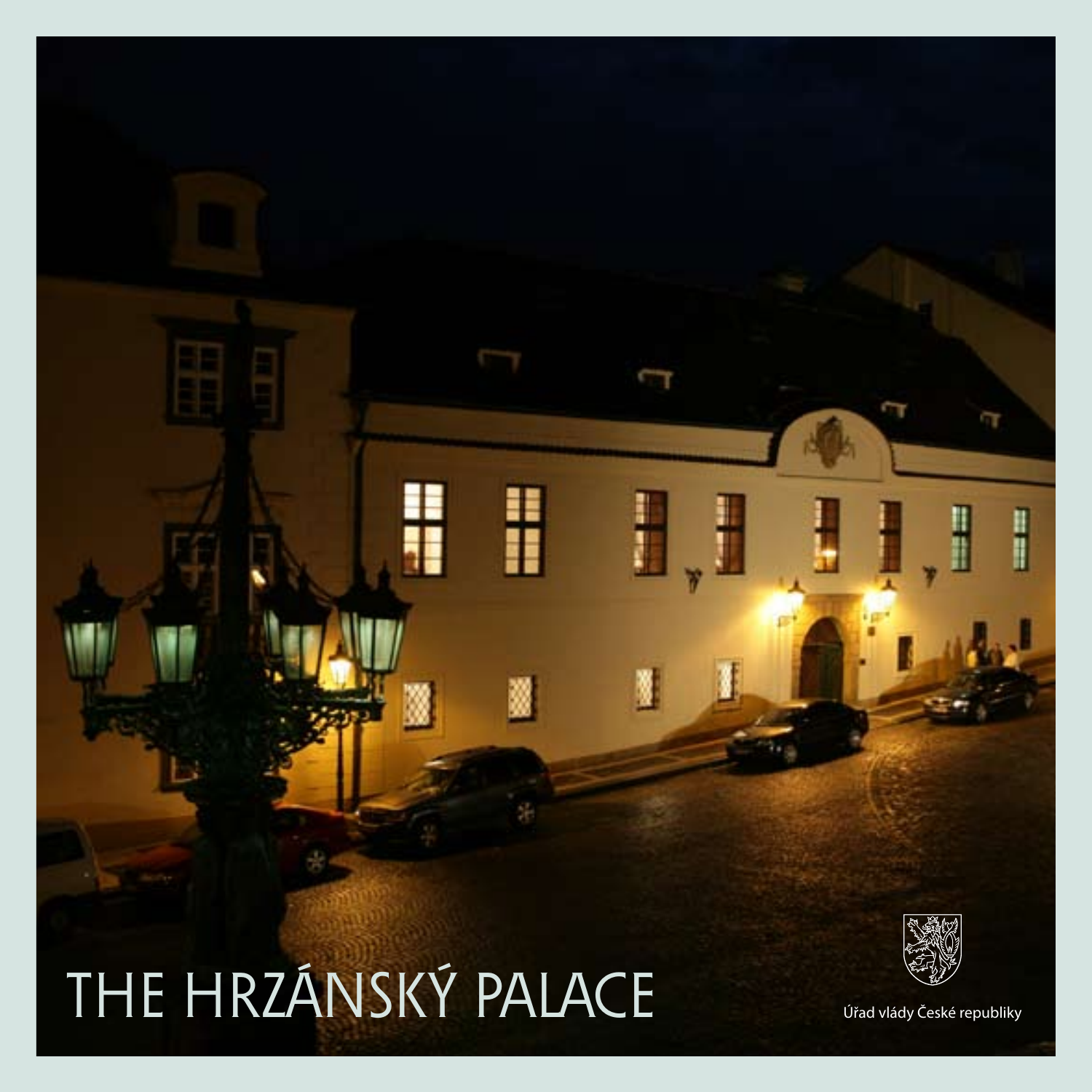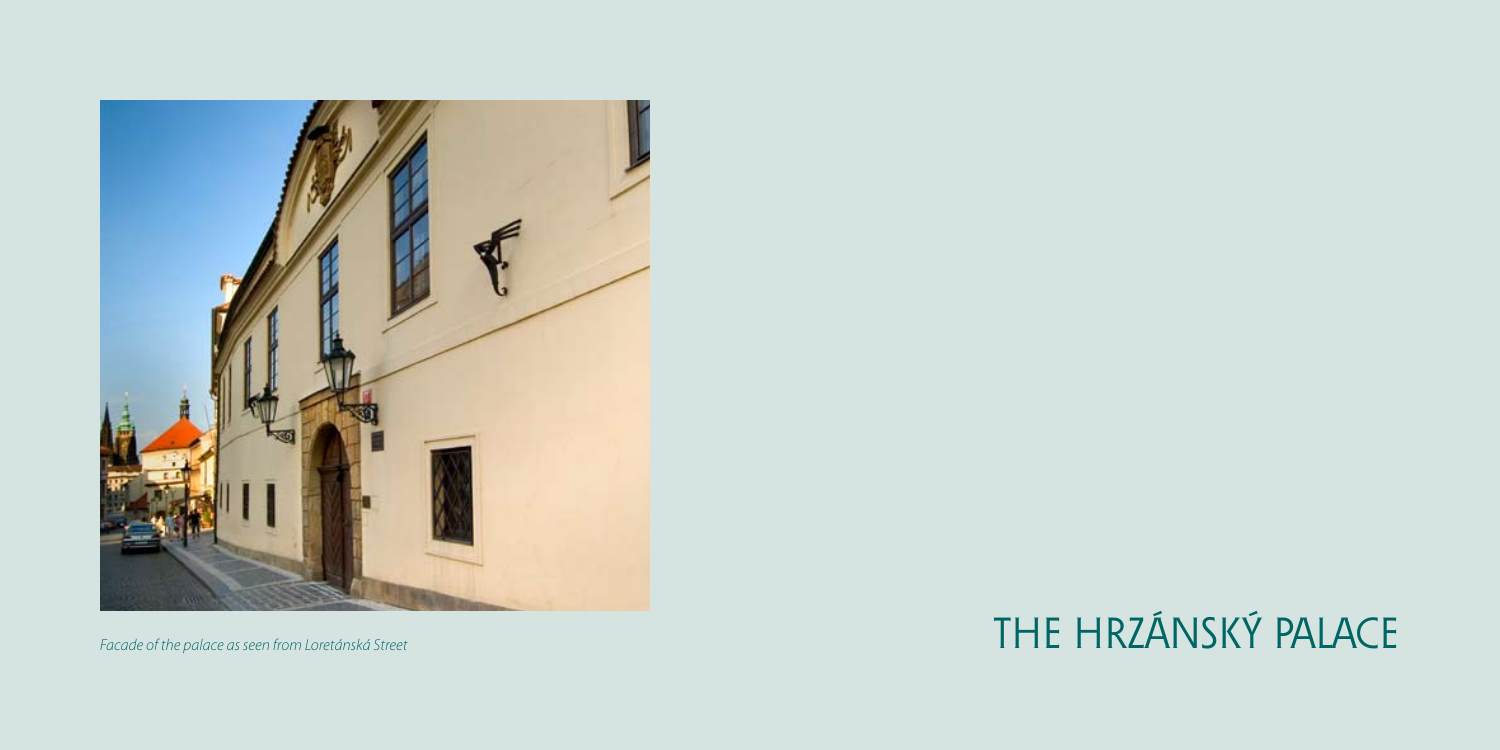

The Hrzánský Palace is located at the midpoint of Loretánská Street, which connects Hradčaný Square with Pohořelec. The building is built on a rectangular floorplan around a small courtyard. The property's main entrance is on its north side. A two-story wing runs to the southeast, toward Úvoz Street, with a rooftop terrace accessible from the first floor. While the facade toward Loretánská Street is one story high, due to the marked height difference between it and Úvoz Street, which runs parallel to it, the rear part of the building is five stories tall. The two buildings are separated by large second courtyards.

It is unclear when construction began at the location; neither the precise dates of construction nor the architect are known. But the Hrzánský Palace is among the oldest buildings in the Hradčany [Prague Castle] area; a torso of a Gothic bastion and part of a rampart wall were preserved in its foundations, the remains of the castle's fortifications. The oldest mention of a building at its location date from 1359, when Petr Parléř, Charles IV's builder, bought a house from Henslin, the emperor's doorman. Parléř lived in the building until 1372, when he sold it to a new owner. The building was probably plundered during the Hussite wars; it was marked as empty by the end of the 15th century. Evidence of the building's existence can be found again in 1539, when its owner at the time, Václav Častolar of Dlouhá Ves, sold it. The building was repaired for the first time by Adam the Elder of Šternberk, who farmed there between 1588 and 1600. In 1601, the building was purchased by Oldřich Desiderius Pruskovský, Emperor Rudolf II's lord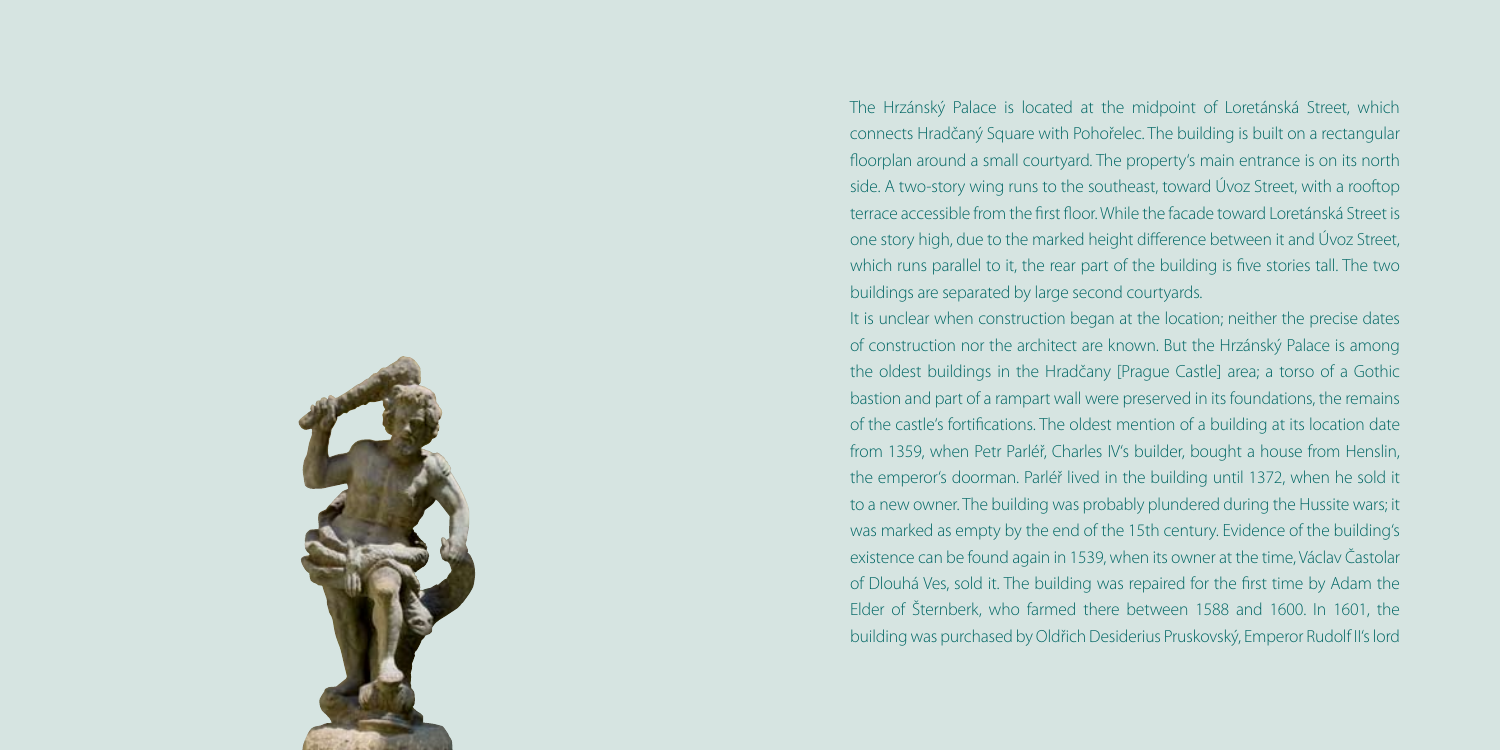

*Period view of the north facade, circa 1916*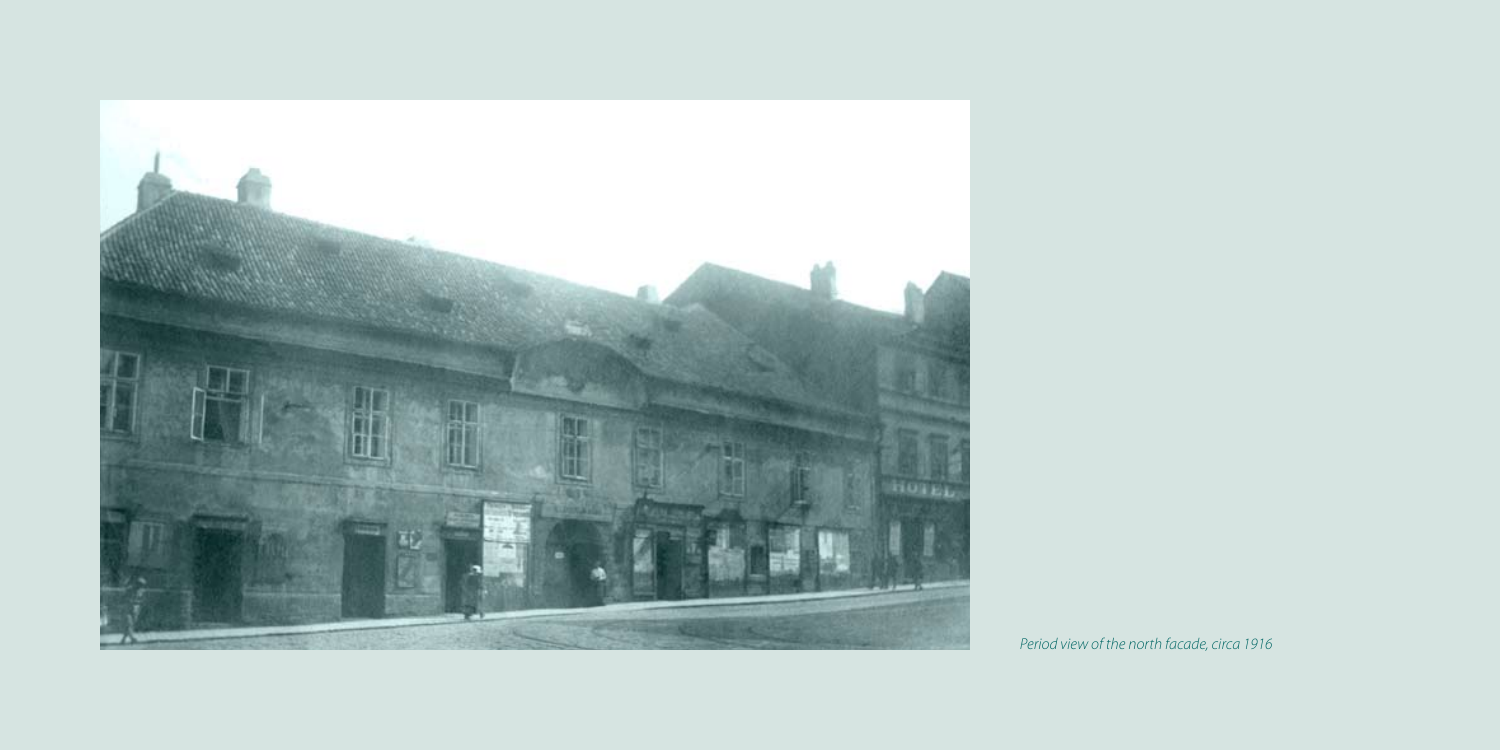in waiting. He had the building remade in the Renaissance style around 1608, adding a floor to it, and at the same time bought some of the small buildings on Úvoz Street to add to the property.

The building also remained in the hands of noblemen in the period after the Battle of White Mountain. But its owners frequently found themselves in financial difficulty; the large building's ever-demanding operations played a large part. Vilém Albrecht Krakovský of Kolowrat was one of its richer owners; the building gained its early Baroque appearance under his ownership. The count purchased more parcels on Úvoz Street to add to the property, upon which he built the lower multi-floor building and the connecting wing with the existing upper building. Vilém Albrecht's son, Jan František, completed the building of his family's mansion in 1688, when he joined the large property with its neighbouring building, today's Dietrichstein Palace. When the Kolowrats fell into debt, Sigismund Valentin Hrzán of Harras gained the complex of buildings in 1708. But only four years later, the two previously-joined properties had to be separated again, both in ownership and in construction. Hrzán also died in debt, and although his wife, Claudia, saved the palace at auction, she also later fell into financial difficulties and the building was sold in bankruptcy.

After complicated talks, the indebted building was transferred to the ownership of the Metropolitan Chapter of St. Vitus in 1756. The building gained its current exterior appearance during the time it was run by Provost František *The Hrzánský Palace and part of the Dietrichstein Palace in Langweil's Model of Prague, 1826–1837*

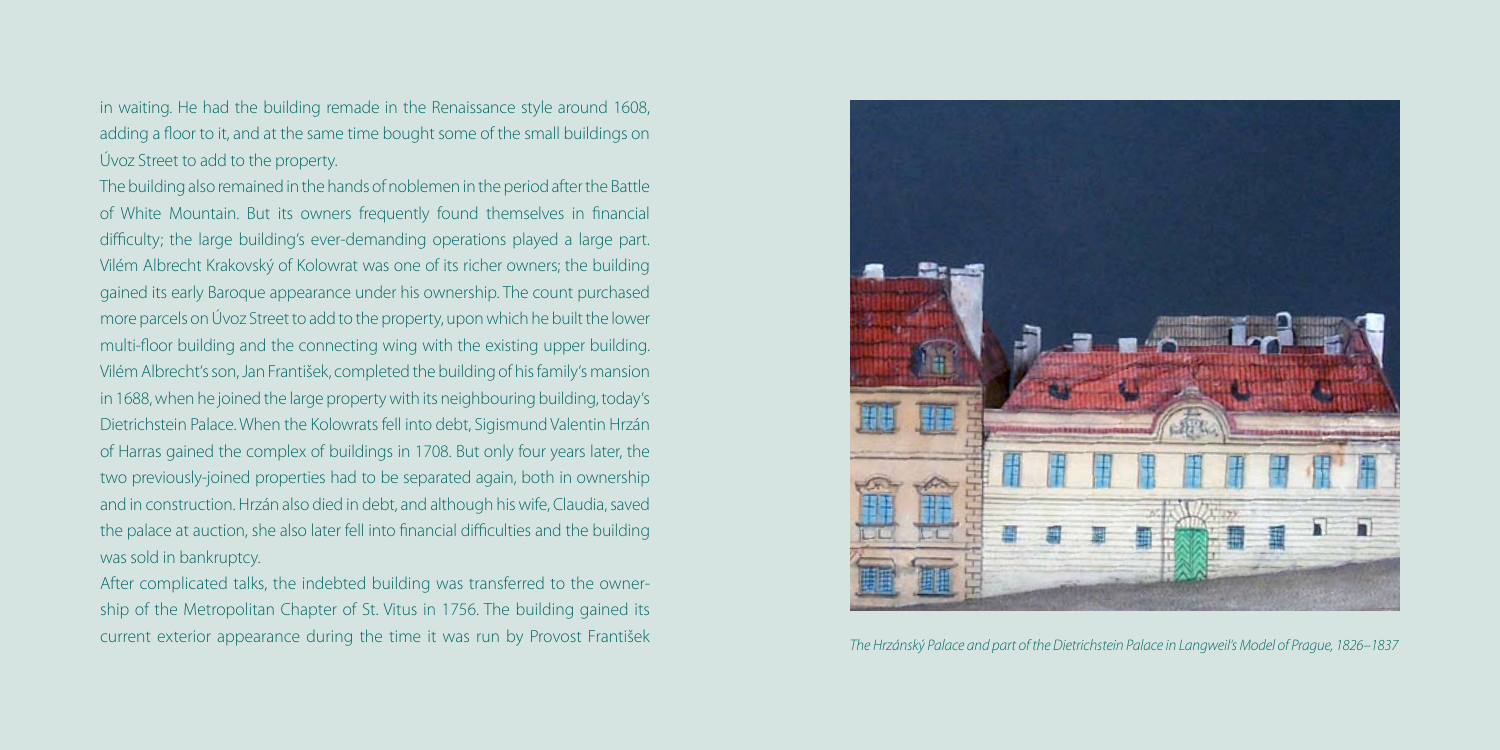



*View of Prague from the terrace, circa 1916*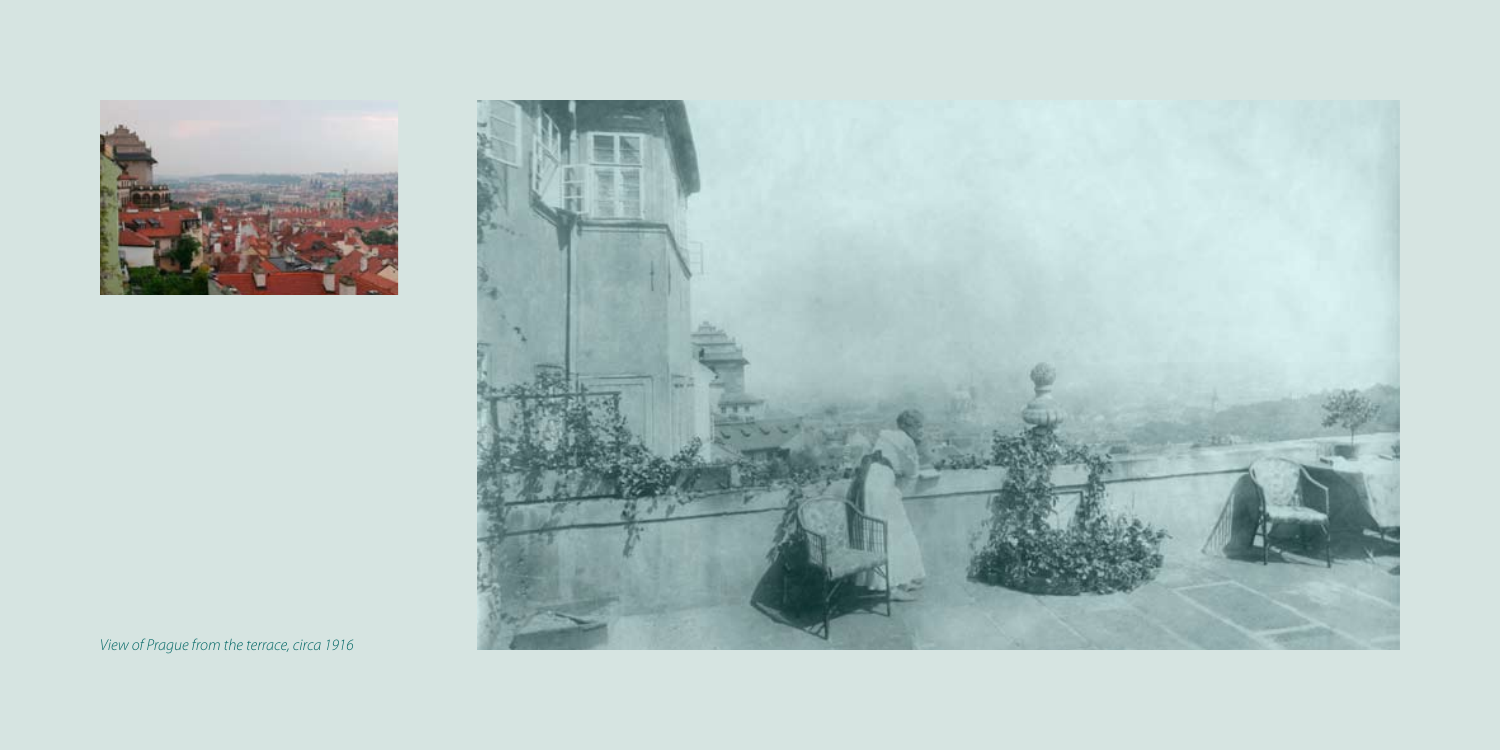

*Fountain with statue of Hercules, circa 1916*

Kazimír Strachovský, knight of Strachovice. During extensive construction work from 1775–1780, the street facade gained a late Baroque appearance, but the Renaissance portal with its segmented shield remained preserved, enriched only by the insignia of provost of St. Vitus.

In 1856, the Metropolitan Chapter sold the building to Josef Kozlík, who built rental apartments there. The most important tenant was Tomáš Garrigue Masaryk, a university professor at the time and the future president of the Czechoslovak Republic. He lived on the building's fifth floor, above Úvoz Street, from 1894 to 1896. His family lived in a four-room apartment, part of which included a terrace with an enchanting view of the city.

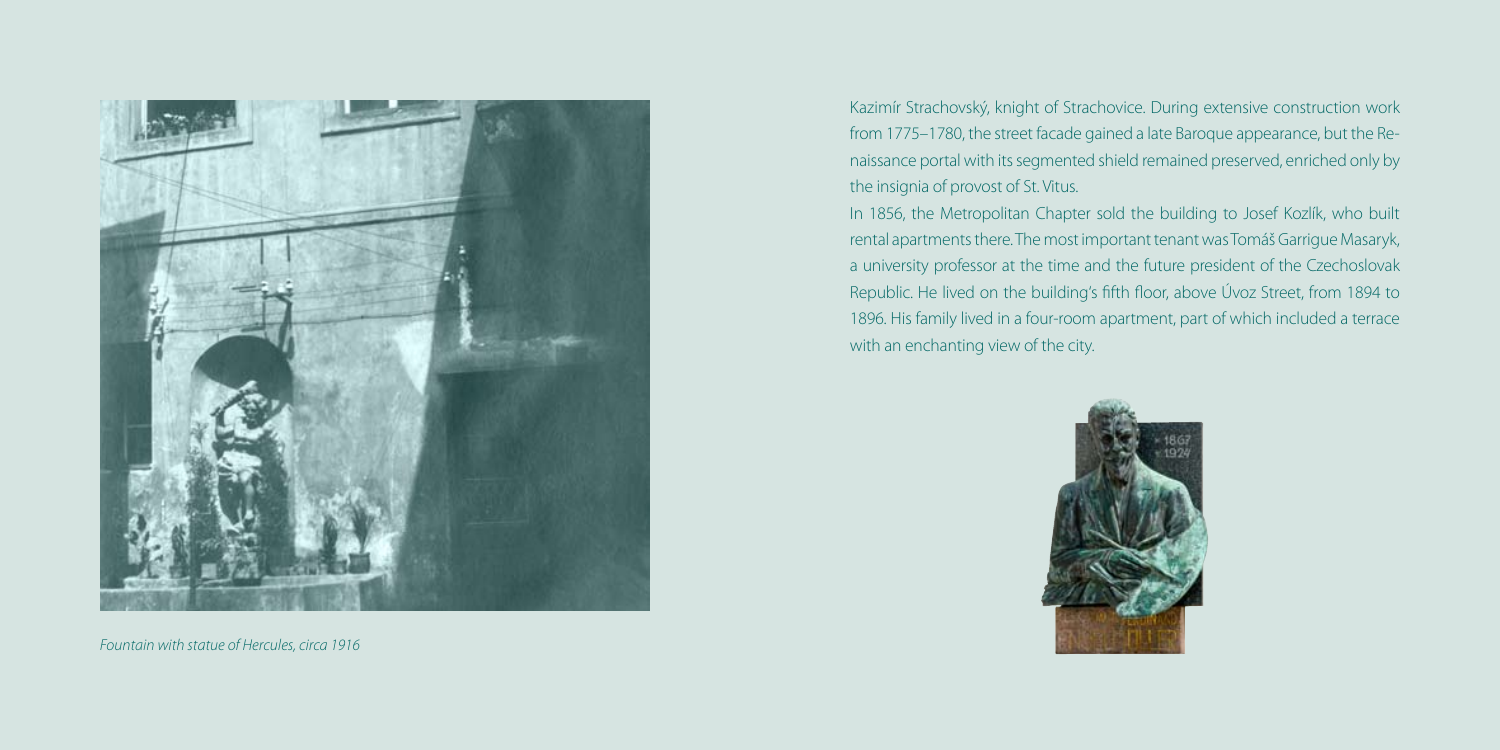In 1915, Building No. 177 was purchased by painter Ferdinand Engelmüller, who occupied the entire top floor of the large complex of buildings. In addition to a painting school in the back building, he also arranged to have his apartment there. He then had an atelier and a permanent exhibition of his paintings in the front part of the building, which was entered through the terrace. When Engelmüller discovered in 1916 that Baroque stucco and painted ceilings from the 18th century were preserved in some of the rooms, he decided to repair the building under the supervision of Vienna's State Monuments Office. The first phase of the reconstruction took until October 1918. The facades with sgraffito, symbols on the portal, period gates, frescos and interiors of the residential rooms were gradually completed.

After the founding of the Czechoslovak Republic, the building continued be used for apartments, but shops, a wine bar and a laundry could be found there. In 1925, the complex of buildings was officially divided. The upper building remained preserved as No. 177, and the lower building, which was recorded as No. 296, was sold by Irena Engelmüllerová to Mr. and Mrs. Klecanda. Division General Vladimír Vojtěch Klecanda, a soldier and an important leader of Czechoslovak scouting, lived on the entire fifth floor with his wife, Anna. Painter Jan Slavíček opened his atelier one floor below in 1937. He painted a number of well-known views of his beloved Prague from a window which he had knocked out on the east side. In 1948, Ferdinand Engelmüller's heirs sold Building No. 177 to the state. From

1949-1952, the property was radically adapted by Ing. Arch. Vilém Lorenc and Ing. Arch. Rudolf Ječný for representative uses by the Ministry of Information and Education. The reconstruction removed the entire courtyard tract, and on the floor near Loretánská Street all dividing walls were knocked down and today's halls were created. At the same time, a representative staircase to the first floor was built. The newly-built arcades, were again exposed to the courtyard facades, and the halls with stucco ceilings were rehabilitated on the first floor. The right wing underwent changes in its layout, supplemented by a new staircase. Due to the construction changes, the destitute apartment building with many flats was again transformed into an showcase palace.

Artworks celebrating the ideology of the Communist Party were callously placed among the decorations of the Hrzanský Palace: In the music salon, a mosaic titled Pioneers by Vojtěch Tittelbach decorated a wall; a sgraffito was placed on the facade wall of the first courtyard titled With the Soviet Union for All Time by Adolf Zábranský, and the courtyard was dominated by a sculpture, The Miner made by Alois Sopr. These artifacts were gradually removed. However, artworks recalling two important residents of the building were preserved: A relief with a portrait of Ferdinand Engelmüller by Emanuel Julian Kodet and a bust of Jan Slavíček by sculptors Břetislava a Milana Benda. The Baroque alterations to the building to this day are recalled by the fountain in the small courtyard, a rectangular sandstone pool with a statue of Hercules. In 1961, ownership of the Hrzánský Palace was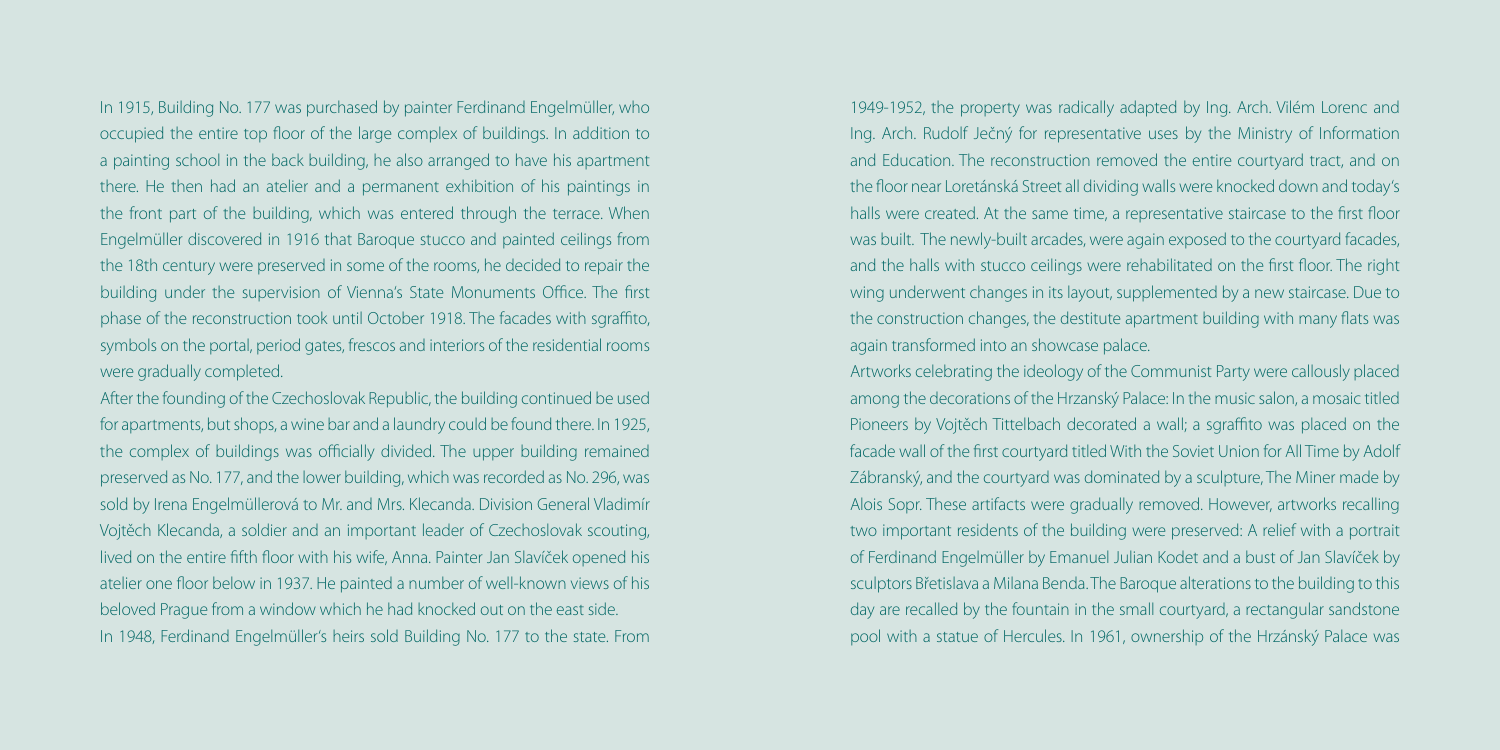transferred to the Office of the Presidency of the Government of the Czechoslovak Socialist Republic. Building No. 296 was confiscated from Anna Klecanda and later transferred as a rental building under the management of the City of Prague. State visits are received at the Hrzánský Palace, ceremonial lunches and dinners are held there, and important meetings and conferences also take place there. It has already become a tradition that the new prime minister has his office there during talks on the government, while the outgoing prime minister holds office in Straka's Academy. The general public has had the opportunity to view the spaces of the Hrzánský Palace in 2007 during the "Symbols of the Republic" exhibition, which presented the roots of Czech state symbols, or in 2009, when the honours of European Union member states were presented there as part of the "Beauty of European Faleristics" exhibition.



*Detail from the small courtyard after its adaptation, 1951*

*Dining room, 1953*



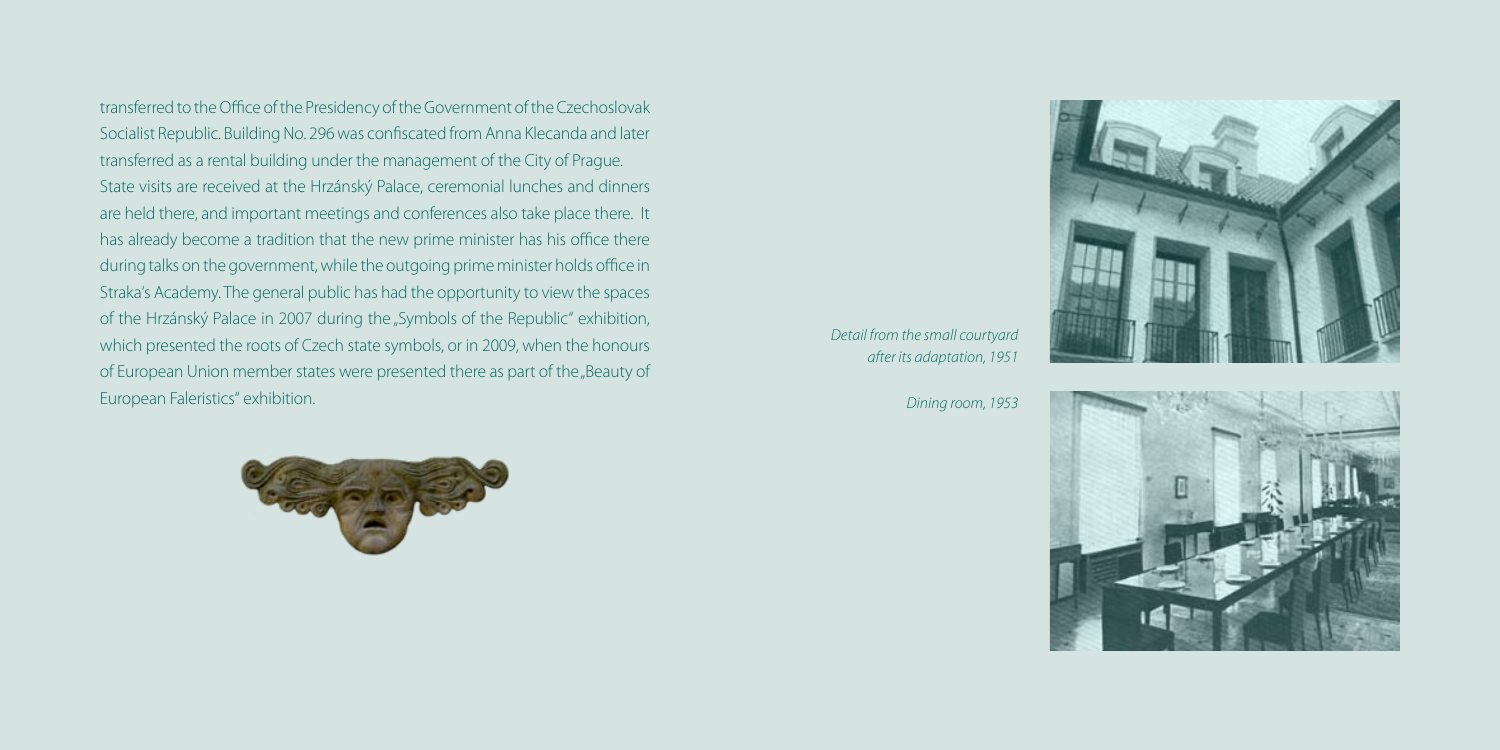



*Gobelin tapestry hall*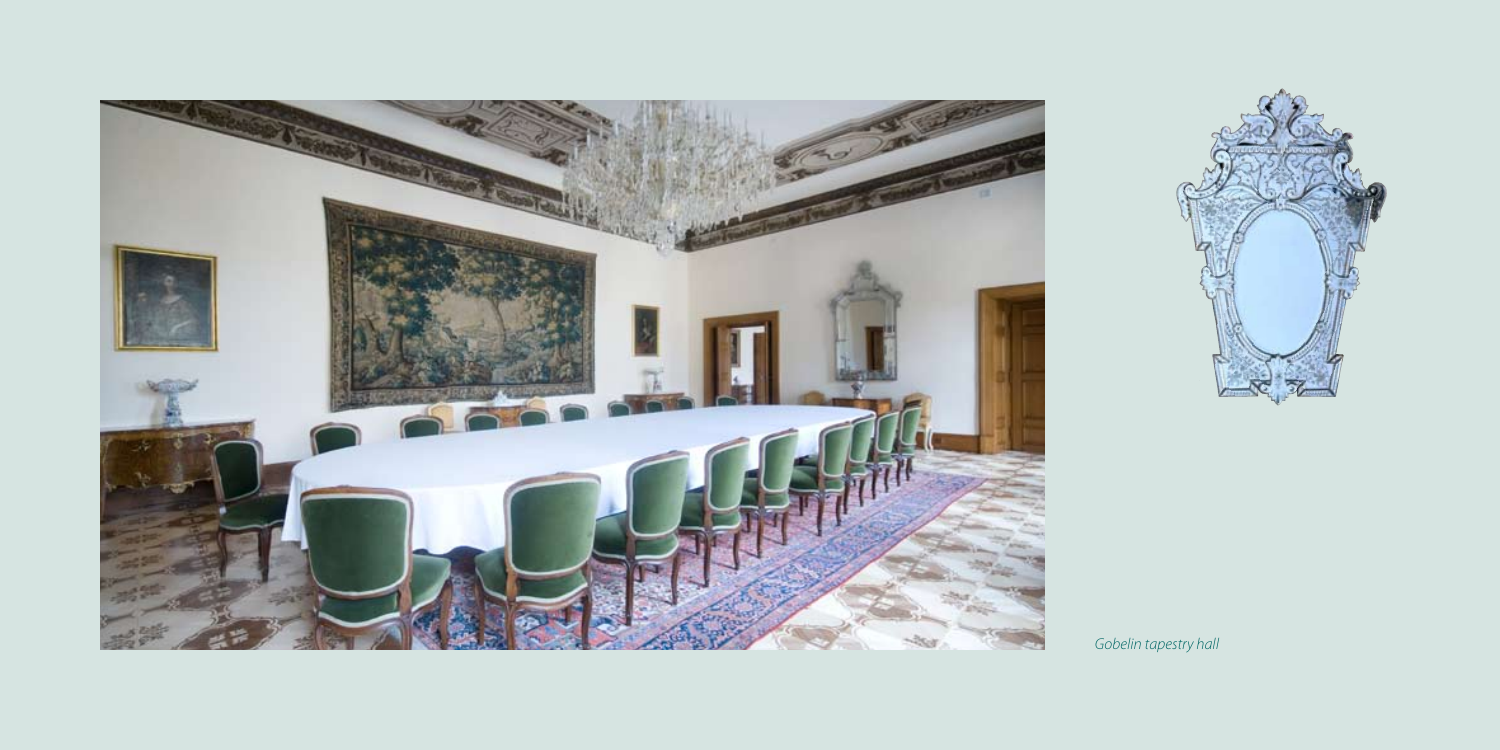Opposite: *Gobelin tapestry of Judith and Holofernes, France, mid-17th century*



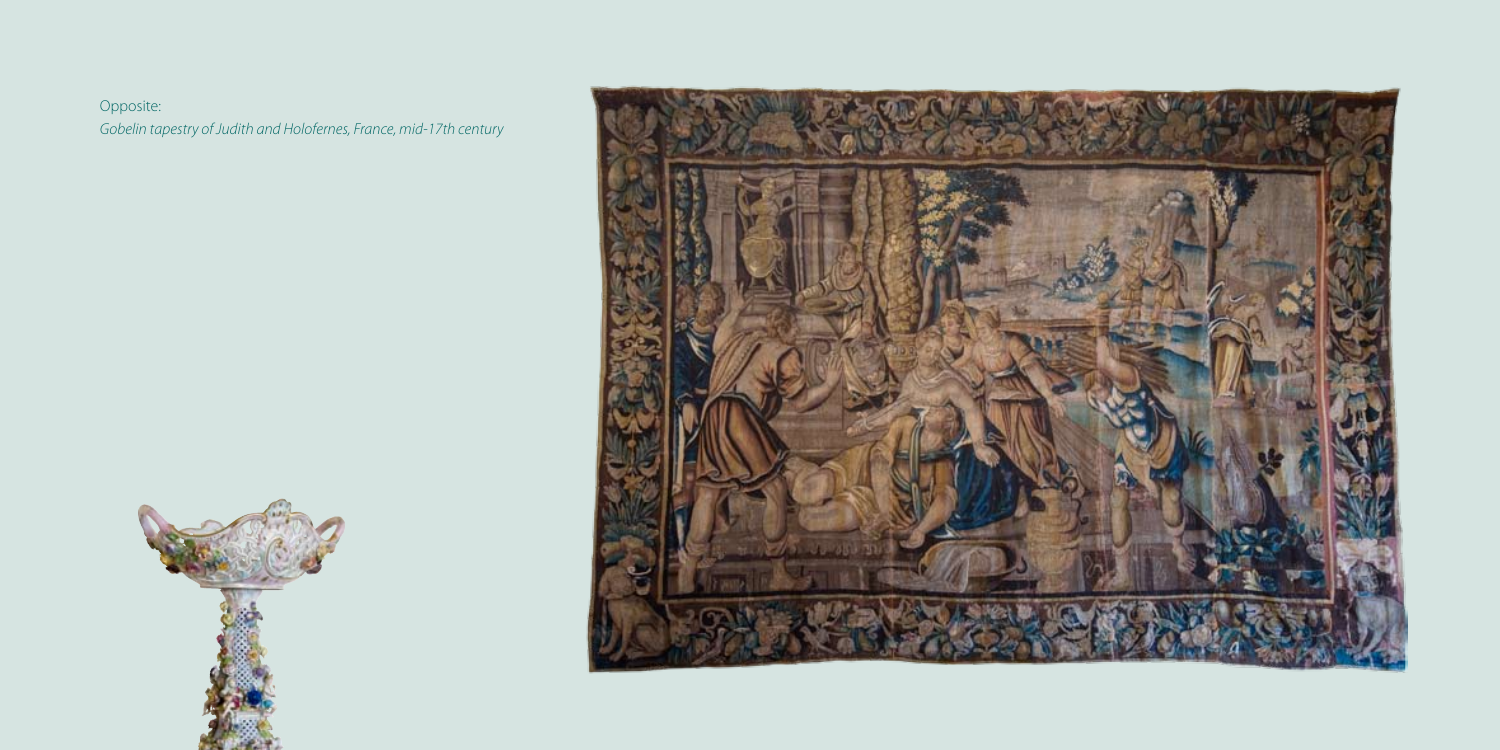

*The prime minister's office*

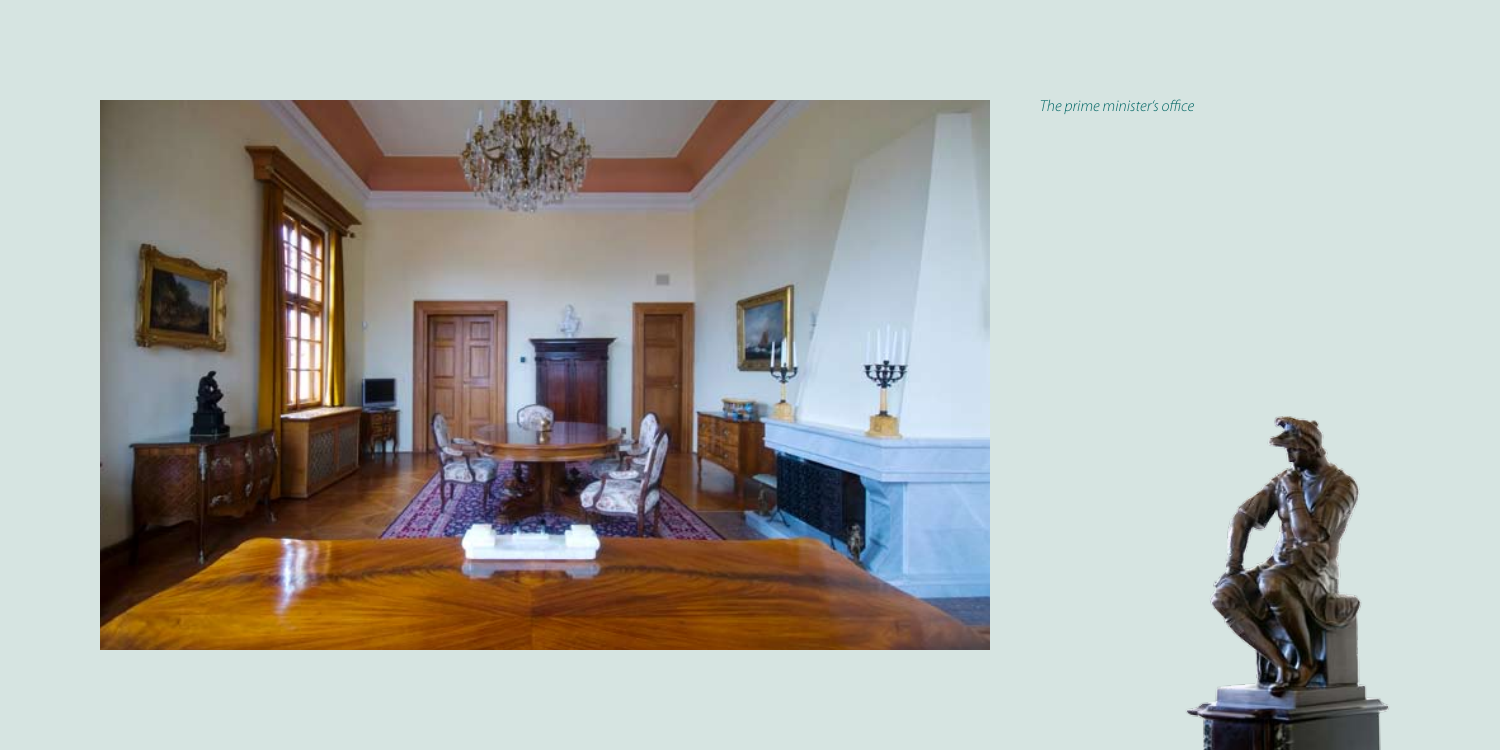



Text Author: Michal Kolář Photography: Karel Pazderka, Herbert Slavík, Ondřej Kocourek, Museum of the City of Prague, Archive of the Office of the Government of the Czech Republic Graphic Design: Jerome s. r. o. – Petr Liška Production and printing: Jerome s. r. o. Published by the Office of the Government of the Czech Republic, 2010 *Small music salon* ISBN 978-80-7440-040-7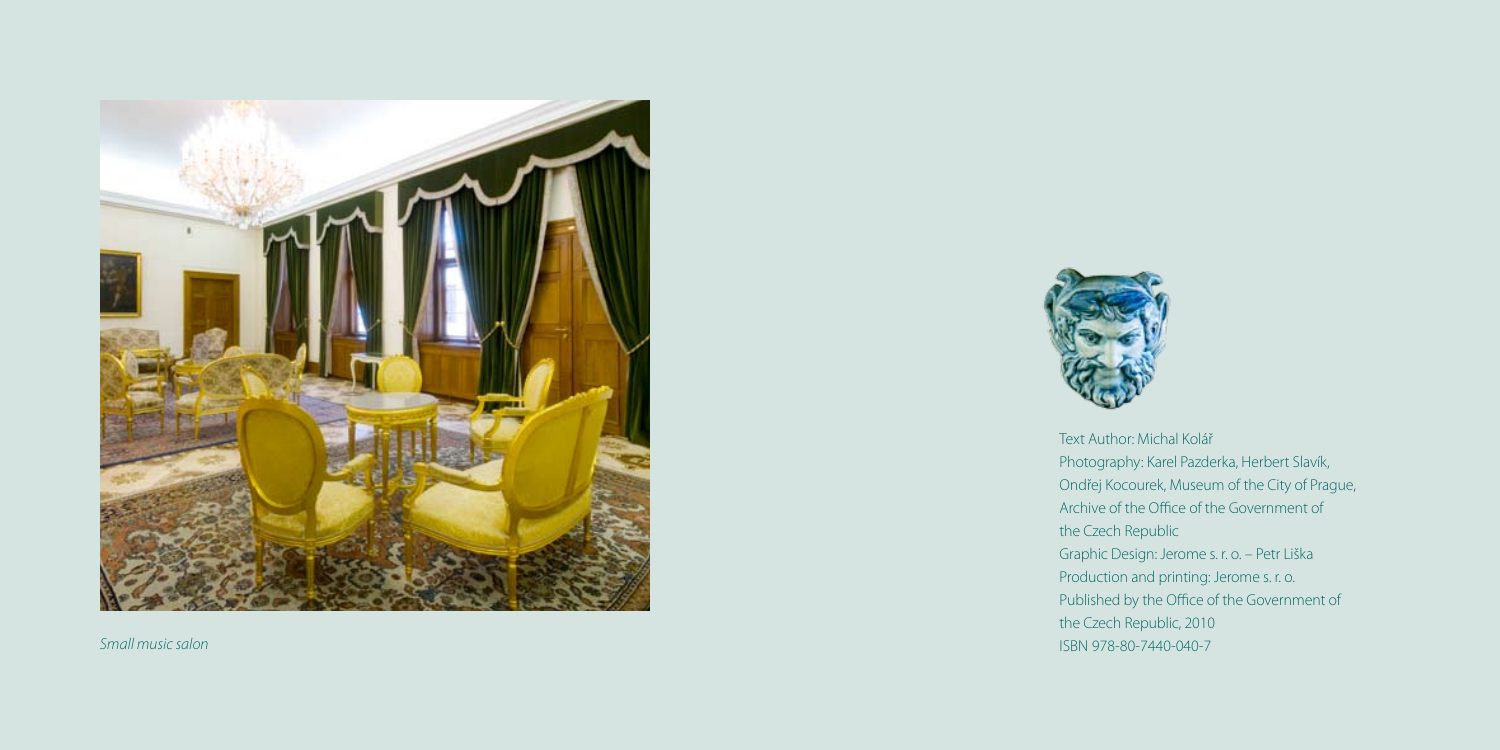

Office of the Government of the Czech Republic

The Office of the Government of the Czech Republic is the central body of state administration. The Office fulfils tasks connected with the expert, organisational and technical provision of the activities of the government, and also immediately ensures the conditions for the work of expert bodies of the prime minister and members of the government organisationally included in their structures.

The Hrzánský Palace serves as a representative space for the prime minister of the Czech Republic and is among the buildings which the Office of the Government of the Czech Republic uses for the fulfilment of tasks related with the government's activities. These buildings include Straka's Academy, the Lichtenstein Palace, the Kramář Villa and the villa of Hana and



Edvard Beneš in Sezimovo Ústí. *Overall view of the Hrzánský Palace and the building above Úvoz Street* Back page: *Emblem of the Provost of St. Vitus*